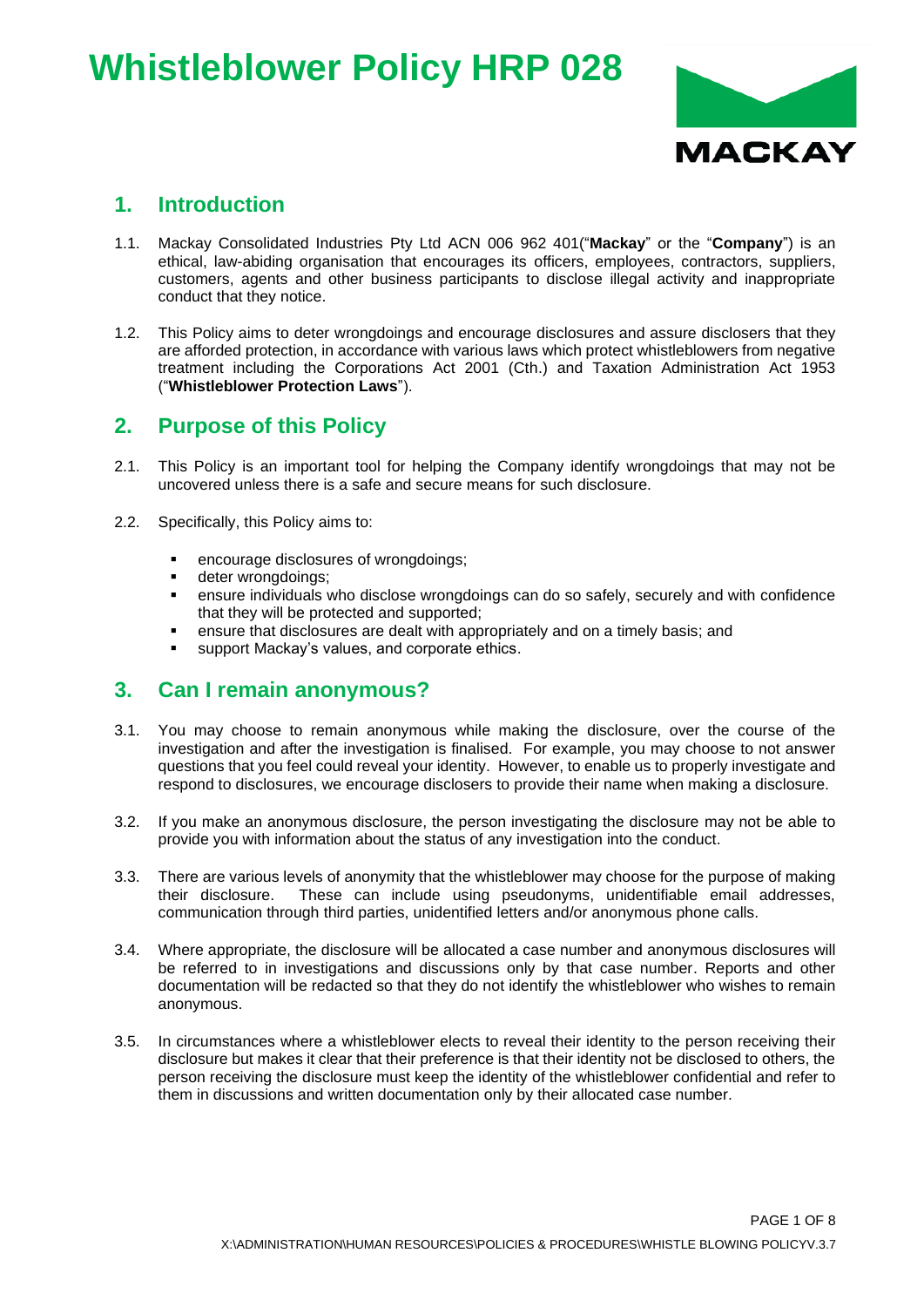**For clarity, this commitment of confidentiality includes not revealing the identity of a whistleblower who wishes to remain anonymous, to anyone regardless of their seniority in the Company without the express permission of the whistleblower or one of the other exceptions set out in section 4.1 applies.**

#### **4. Will the identity of a whistleblower be revealed?**

- 4.1. We will keep the identity of a discloser (or information that is likely to lead to the identification of a discloser) confidential, except in the following circumstances:
	- the discloser consents in writing to this information being disclosed;
	- during the investigation process, we are permitted to disclose information (other than the identity of the discloser) reasonably necessary for the purposes of investigating the disclosure. We will take reasonable steps to reduce the risk of the discloser being identified:
	- we need to disclose this information to obtain confidential legal advice or representation;
	- we need to disclose the information to a regulator or a member of the Australian Federal Police
	- we are required or permitted to do so by law, or we need to disclose the information to prevent a serious and imminent threat to life, health or property.
- 4.2 If you receive information about the identity of a discloser (whether directly or indirectly), you must keep that information confidential (except in the circumstances permitted above. If you do not keep that information confidential or you disclose information likely to lead to the person being identified as a discloser (except in the circumstances permitted above):
	- if you are one of our employees you will be subject to disciplinary action, which may include a formal written warning or termination of your employment;
	- if you are not one of our employees we may terminate your engagement or appointment or take other appropriate corrective action; and
	- you may be exposed to criminal and civil penalties including substantial fines and/or jail.

#### **5. How do we support and protect a discloser?**

- 5.1 If you are one of our employees or officers, you are entitled to our support. We may engage external support services for persons making whistleblower complaints. We may explore options such as taking leave, relocation to another area of business or a secondment arrangement while the disclosure is being investigated.
- 5.2 If you are one of our employees, you will not be subject to disciplinary action for making a disclosure on reasonable grounds. You may however still be subject to disciplinary action for misconduct that is revealed as a result of your disclosure. We may take the disclosure into account when determining the nature of any disciplinary action taken against you.
- 5.3 If your disclosure is a protected disclosure as defined under the Whistleblower Protection Laws, these laws provide that:
	- You cannot be subject to any civil, criminal or administrative liability, for making a protected disclosure;
	- No contractual or other remedy may be enforced and no contractual or other right may be exercised against you on the basis of the protected disclosure;
	- You may be subject to civil, criminal or administrative liability for conduct that is revealed by the protected disclosure; and
	- If the protected disclosure is to ASIC, APRA or the Commissioner of Taxation, or is a public interest disclosure or emergency disclosure as permitted under the Corporations Act, the information is not admissible in evidence against you in criminal proceedings, or in proceedings for the imposition of a penalty, except for proceedings in respect of providing false information.
- 5.4 If you think your disclosure has not been dealt with sufficiently, or if you think your identity has been disclosed in breach of this Policy, you may raise the concern with the Company Secretary or Human Resources Manager if have not already done so or report this concern under this Policy.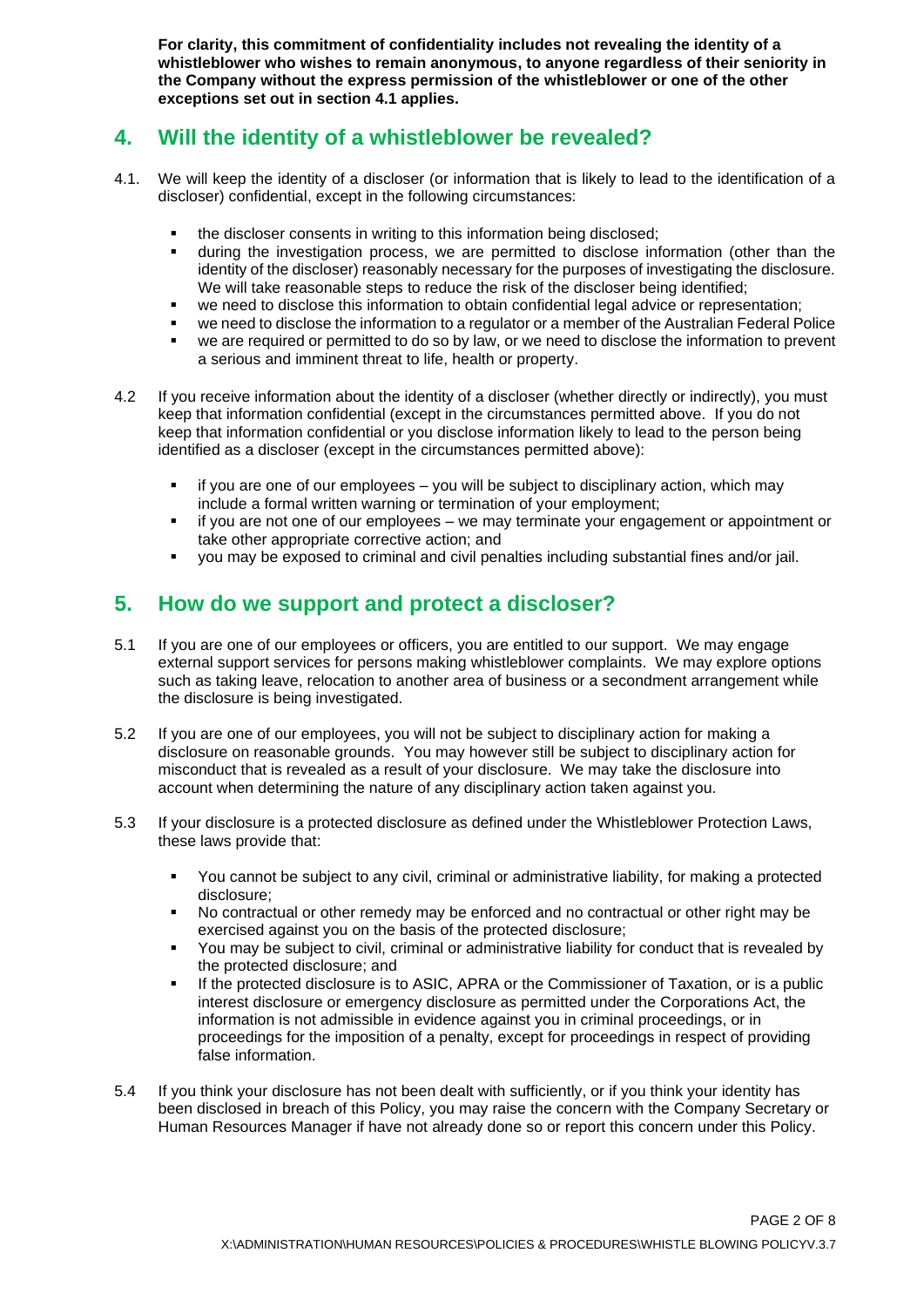#### **6. How do we ensure fair treatment of employees mentioned in a disclosure?**

- 6.1. Our usual practice is to ensure that any investigation process is confidential and fair. We will endeavour to:
	- maintain the privacy of employees who are mentioned in a disclosure or to whom a disclosure relates;
	- provide employees who are mentioned in a disclosure or to whom a disclosure relates, an opportunity to respond (where appropriate and subject to our requirements to maintain confidentiality)
	- **■** offer support through the Company's Employee Assistance Program
- 6.2. We are committed to protecting persons from being victimised in the workplace as a result of an actual or potential disclosure. These protections are essential to creating an environment where our employees, officers and others who work with us are comfortable reporting any improper conduct. However, for practical reasons, we may not be able to extend the full range of protections to persons who are not our officers or employees.

# 7. **Victimisation is prohibited**

- Victimisation is conduct that:
	- causes any detriment to another person; or
	- constitutes the making of a threat to cause detriment to another person, where the reason (of part of the reason) for that conduct is a belief or suspicion that the other person (or any other person) made, may have made, proposes to make, or could make a disclosure of improper conduct.
- 7.2. Examples of detrimental conduct prohibited under the law are:
	- dismissal of an employee
	- **■** injury of an employee in their employment
	- alteration of an employee's position or duties to his or her disadvantage
	- discrimination between an employee and other employees of the same employer
	- harassment or intimidation of a person
	- harm or injury to a person, including psychological harm
	- damage to a person's property
	- damage to a person's reputation
	- damage to a person's business or financial position or
	- any other damage to a person.
- 7.3. Examples of actions that are not detrimental conduct:
	- administrative action that is reasonable for the purpose of protecting a whistleblower from detriment (e.g. moving a whistleblower who has made a disclosure about their immediate work area to another work location to prevent them from detriment); and
	- managing a whistleblower's unsatisfactory work performance, if the action is in line with Mackay's performance management framework.
- 7.4 If you have been victimised for making a protected disclosure under the Whistleblower Protection Laws or in the belief that you have, or may make such a disclosure, possible remedies available under the Whistleblower Protection Laws (and enforceable by you through the courts) include reinstatement, compensation, an order prohibiting the victimisation or an apology. The victimiser can be ordered to pay substantial monetary fines or imprisoned. Protections for our employees also exist under the Fair Work Act. These are enforceable as a matter of statute and do not form part of this Policy.

# **8. Who Does This Policy Apply to?**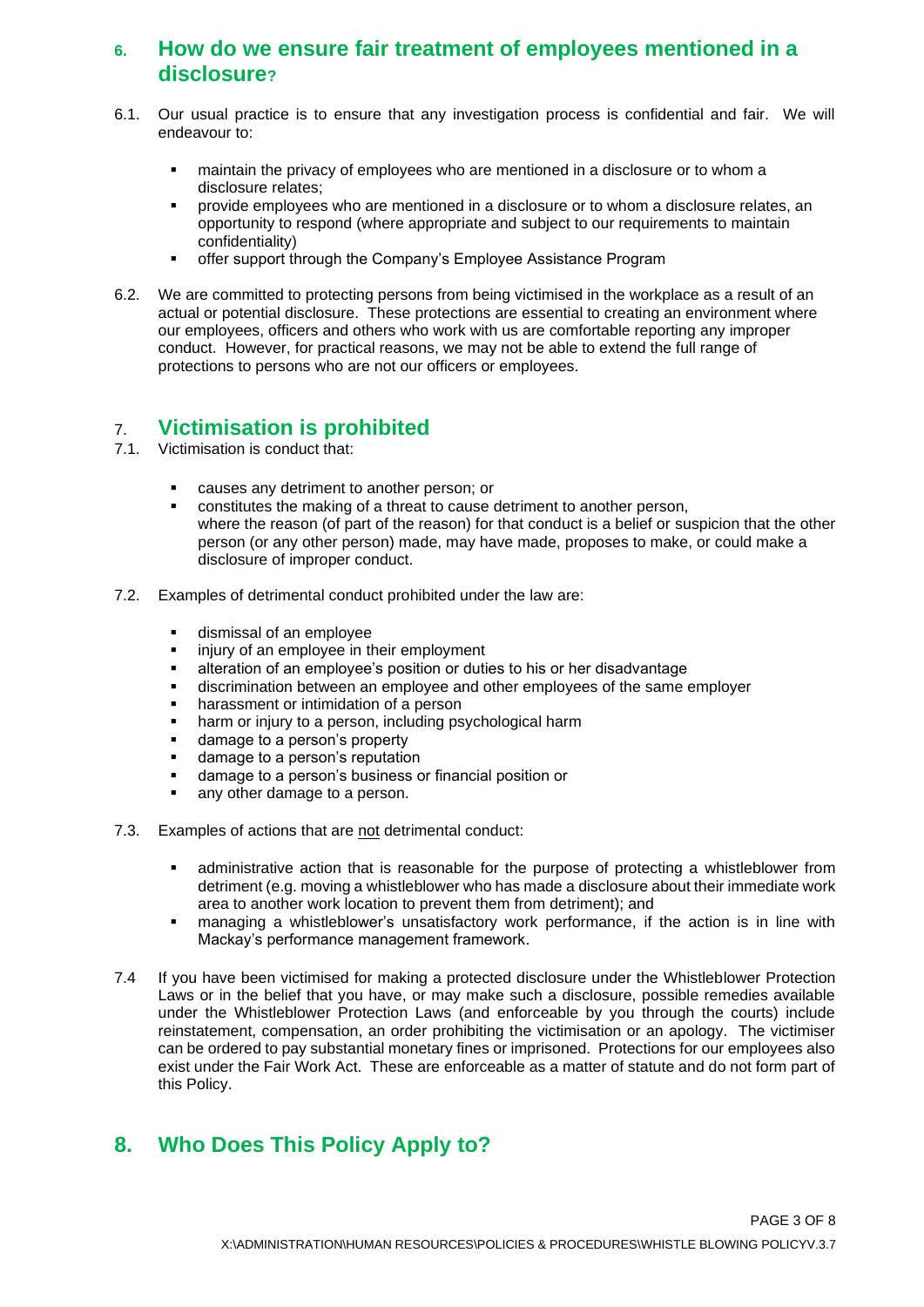- 8.1. This Policy applies to all current and former employees and other Eligible Whistleblowers as set out in this section.
- 8.2. An Eligible Whistleblower is an individual who has been any of the following in relation to Mackay:
	- directors, officers, or employees (e.g., current and former employees who are permanent, parttime, fixed term or temporary, interns, secondees and managers);
	- suppliers of services or goods to Mackay (whether paid or unpaid), including their employees (e.g., current and former contractors, consultants, service providers and business partners);
	- associates of Mackay;
	- relatives, dependants or spouses of current and former employees, contractors, consultants, service providers, suppliers, customers and other business participants.

# **9. What disclosable matters are protected?**

- **9.1.** Disclosable matters include the following types of improper conduct (which may not necessarily be unlawful) of Mackay (as an entity) and/or its current or former directors, managers and/or employees or contractors, provided you have reasonable grounds for your concern**:**
	- an offence against or in contravention of a provision of the *Corporations Act*, the *Australian and Investments Commission Act* or against any other law of the Commonwealth that is punishable by imprisonment for a period of 12 months or more;
	- illegal conduct, such as theft, dealing in, or use of illicit drugs, violence or threatened violence, and criminal damage against property;
	- fraud, money laundering or misappropriation of funds;
	- offering or accepting a bribe;
	- financial irregularities;
	- failure to comply with, or breach of, legal or regulatory requirements;
	- threatening to engage in detrimental conduct against a person who has made a disclosure or is believed or suspected to have made, or be planning to make, a disclosure;
	- conduct that could endanger public safety and/or the stability of or confidence in the financial system**.**
- 9.2. This Policy should not be used for complaints relating to personal work-related grievances, such as:
	- an interpersonal conflict between the discloser and another person;
	- a decision about the engagement, transfer or promotion of the discloser or any decision about the terms and conditions of engagement of the discloser or
	- a decision to suspend or terminate the engagement of the discloser, or otherwise to discipline the discloser.
- 9.3. Personal work-related grievances may still qualify for protection if:
	- it is a mixed report i.e. it includes information about misconduct, or information about misconduct includes or is accompanied by a personal work-related grievance
	- the entity has breached employment or other laws punishable by imprisonment for a period of 12 months or more, engaged in conduct that represents a danger to the public, or the disclosure relates to information that suggests misconduct beyond the discloser's personal circumstances
	- the discloser suffers from or is threatened with detriment for making a disclosure
	- the discloser seeks legal advice or legal representation about the operation of the Whistleblower protections under the *Corporations Act*.

# **10. What are the Options to Report HR Matters and Personal Grievances?**

- 10.1. While work related grievances are not usually considered as a protected disclosure under the Whistleblower Protection Laws, employees and business participants are able to raise these matters in accordance with Mackay's policies, for example, Grievance Policy, No-Harassment, No Bullying Policy and Anti-Discrimination Policy.
- 10.2. Employees are encouraged to seek support from a member of the HR team or obtain independent legal advice (at their own cost) in the event that they face employment law issues.

# **11. How Will False Reporting Be Treated?**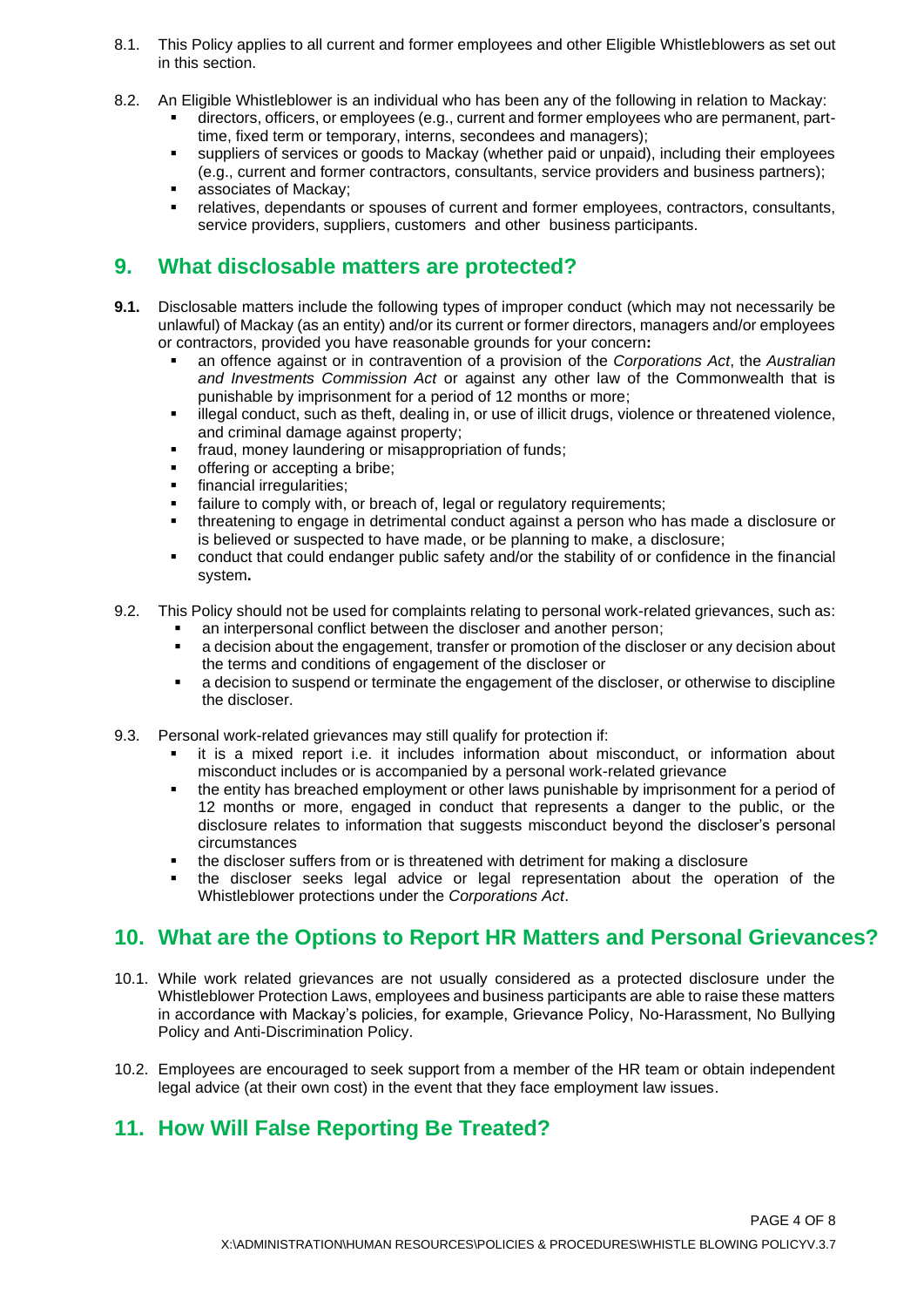- 11.1. While all genuine reports concerning misconduct are encouraged, false reporting involving malicious or vexatious allegations where there are no reasonable grounds to suspect a wrongdoing are not acceptable.
- 11.2. False reporting may become the subject of disciplinary action.

### **12. How do I make a Disclosure about a Security Breach?**

- 12.1. Disclosure of security breaches that might give rise to a risk to Mackay's Defence Business Operations and/or National Security are afforded protection in accordance with Commonwealth Law and Mackay Security and Insider Threat policies.
- 12.2. Examples of Potential Security Breaches include:
	- staff holding a Designated Security Assessed Position (DSAP) who fail to comply with their security clearance obligations;
	- staff failing to comply with their obligations with respect to the management and/or movement of classified information including product, documents, and/or data;
	- suspicious, Ongoing, Unusual, or Persistent behaviour;
	- suspicions of staff being cultivated and/or recruited by criminals of foreign intelligence;
	- threats, plans and/or attempts to harm the company or its customers:
	- leaks or disclosures of confidential/classified information;
	- **■** attempts, plans and/or actual physical or electronic sabotage of company information and resources;
	- unauthorised removal, destruction, or corruption of company product, assets and/or data;
	- providing unauthorised site and/or electronic access to third parties.
- 12.3 These types of Disclosures must be made to either: The Chief Security Officer (CSO), The Security Officer (SO) or an Assistant Security Officer (ASO).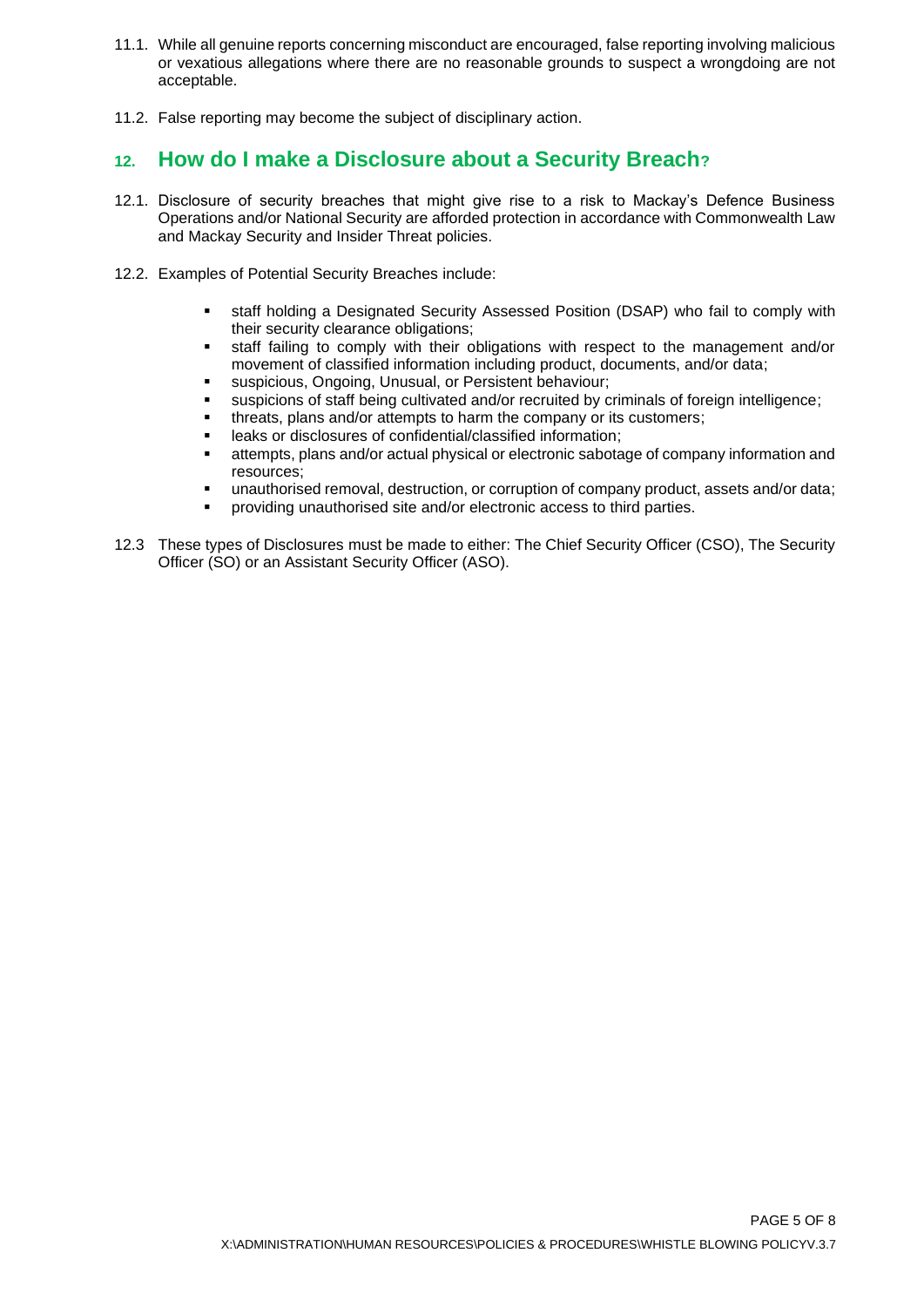# **13. How to make a disclosure?**

\@)

- 13.1. In most situations, if you have a concern about something, we recommend you speak to your supervisor or manager, the Chief Financial Officer or Company Secretary before making a disclosure under this Policy. However, if you are not comfortable doing so, you fear victimisation or other adverse action, or you feel that the issue has not been resolved, you can make a disclosure under this Policy.
- 13.2. If you wish to make a disclosure about improper conduct pursuant to this Policy, we encourage you to report it to our designated whistleblower protection officer. They are authorised to receive disclosures and can also provide additional information about this Policy and the Whistleblower Protection Laws.
- 13.3. Currently, the designated whistleblower protection officer is the Human Resource Manager. They can be contacted as follows:



or "Confidential Whistleblower Report"

**Phone [1300 020 374](https://www.google.com/search?q=mackay+rubber&oq=MACKAY+RUBBER&aqs=chrome.0.0i355i457j46i175i199j0l2j0i395l3j46i175i199i395.2580j1j15&sourceid=chrome&ie=UTF-8) and ask to speak with the Human Resources Manager and state that** you are calling concerning a confidential matter.

Confidential psychological support is available to staff who are making a disclosure or who are the subject of a disclosure through Mackay's Employee Assistance Program (EAP) by calling – 1300 687 327 (1300 OUR EAP)

Note: Whistleblowers may wish to seek their own independent legal advice or representation (at their own cost) in relation to making a disclosure.

#### **14. Can I report my concern externally?**

- 14.1. This Policy is intended to facilitate internal disclosures of improper conduct as defined in this policy.
- 14.2. In addition to being reportable under this Policy, disclosures about protected matters (as defined in the Whistleblower Protection Laws) can be reported directly to an external regulatory body including ASIC or APRA or the Commissioner of Taxation (for a protected disclosure under the Taxation Administration Act).
- 14.3. The Corporations Act enables you to make a public interest disclosure or an emergency disclosure about a protected matter to a journalist or a member of parliament in certain limited circumstances. It is important for the discloser to understand the criteria for making a public interest or emergency disclosure before doing so. Before doing so, a disclosure must have previously been made to ASIC, APRA or a prescribed body and written notice provided to the body to which the disclosure was made. In addition, in the case of a public interest disclosure, at least 90 days must have passed since the previous disclosure.
- 14.4. Before reporting any concern externally, we recommend you contact our Company Secretary or Human Resource Manager who can discuss the available options with you. We also recommend you seek independent legal advice (at your own cost) before reporting any concern externally. A disclosure to legal practitioners for the purpose of obtaining legal advice or legal representation in relation to the operation of the Whistleblower Protection Laws is a protected disclosure.
- 14.5. Nothing in this Policy is intended to prevent any person from reporting possible breaches of laws to relevant government agencies or authorities.

# **15. How will Mackay manage and investigate disclosures?**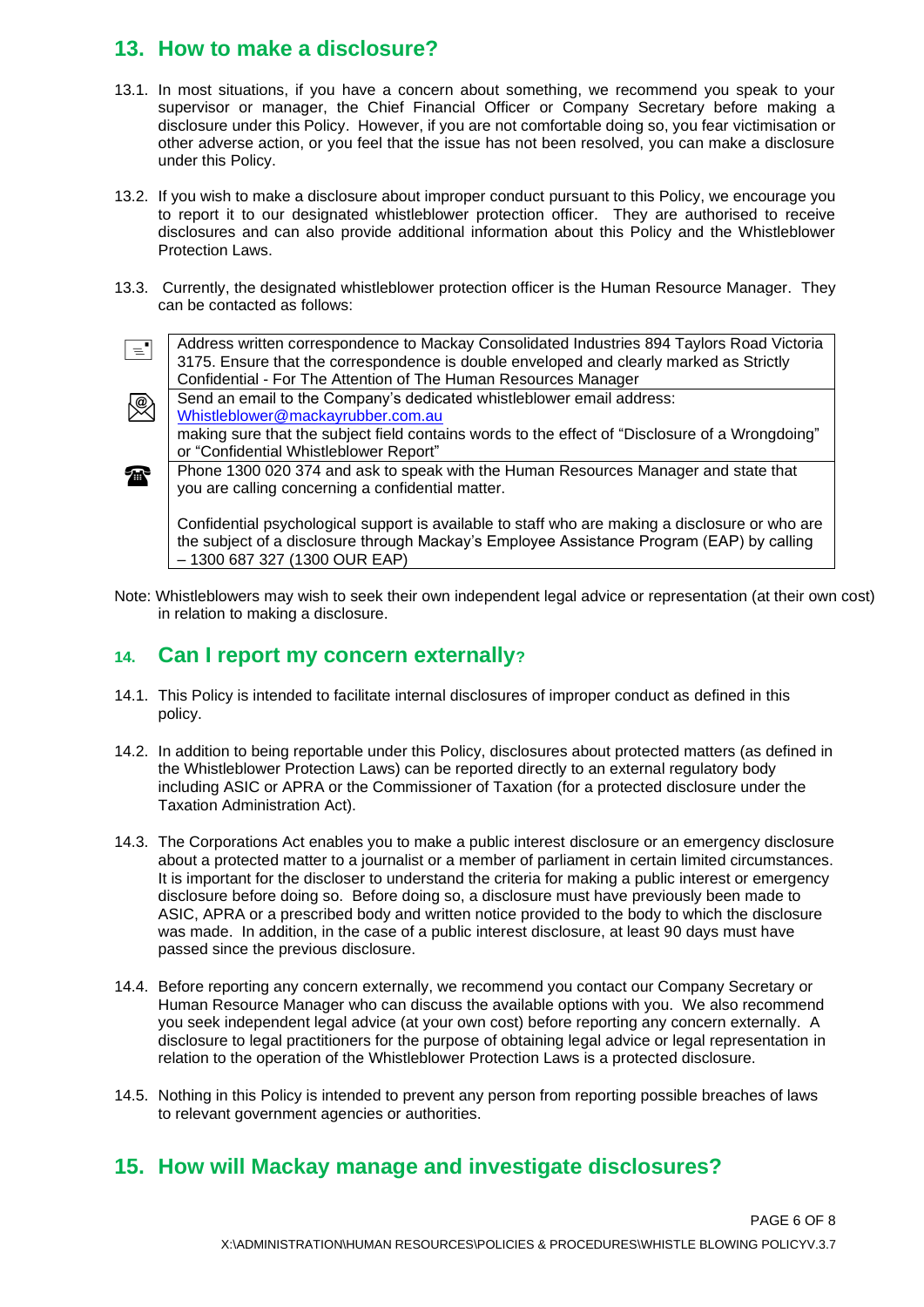- 15.1. The objective of an investigation is to determine whether there is evidence which substantiates the concern raised in the disclosure.
- 15.2. Mackay will assess each disclosure to determine whether it qualifies for protection and whether a formal in-depth investigation is required.
- 15.3. The investigation team will be coordinated by the Human Resource Manager. In some cases, we may appoint external investigators such as lawyers or forensic accountants.
- 15.4. While timeframes with respect to the investigation process may vary depending on the nature of the disclosure, Mackay will investigate a disclosure as soon as practicable after the disclosure has been received. As a guide, Mackay aims to acknowledge the disclosure within 5 business days of receiving it and if an investigation is considered appropriate commence that process within 10 business days after first receiving the disclosure.
- 15.5. If the discloser can be contacted, the Human Resource Manager or recipient of the discloser will discuss the likely steps of the investigation with the discloser (including whether the discloser consents to their identity being disclosed) and provide the discloser with updates from time to time (where appropriate).
- 15.6. Mackay will implement measures to protect the confidentiality of a discloser's identity. These measures may include:
	- redacting all personal information or reference to the Discloser witnessing an event;
	- referring to the discloser in a gender-neutral context.
	- where possible, discussing with the discloser to help identify any aspects of their disclosure that may inadvertently identify them;
	- ensuring that disclosures are handled and investigated by qualified staff;
	- storing information (paper and electronic) securely and limiting access to it;
	- limiting the identity of a discloser to only a restricted number of people who are directly involved in handling and investigating the matter;
	- reminding each person who is involved in handling and investigating a disclosure about the confidentiality requirements, including that an unauthorised disclosure of a discloser's identity may be a criminal offence.
- 15.7 The outcome of any investigation will be reported on a confidential basis to the CEO and/or the Board of Directors and, where possible, to the discloser.